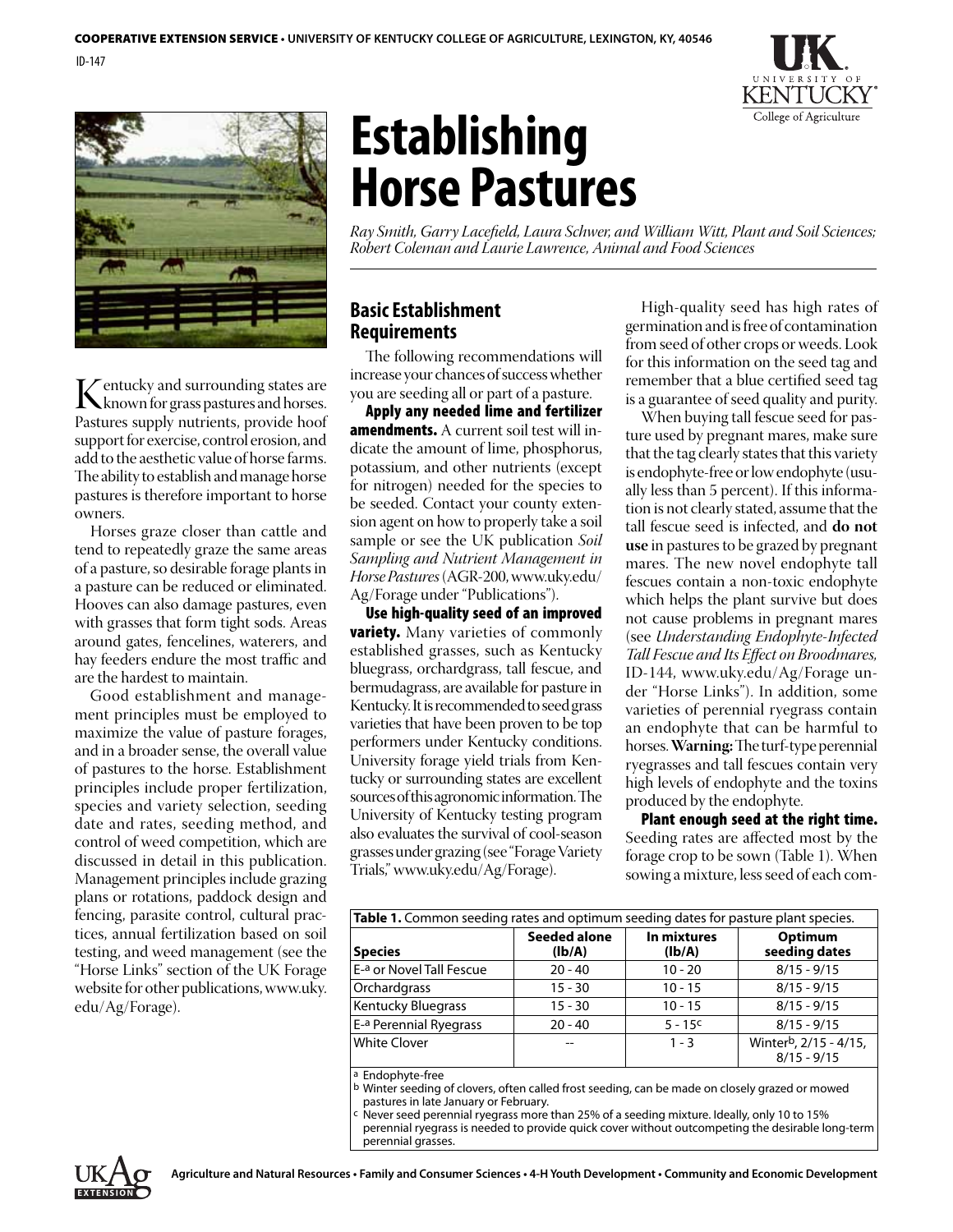

ponent is used than when sown alone. The seeding rates in Table 1 show a range from the minimum amount needed to a higher rate that will provide a better guarantee for a good stand. For a full listing of forage crops and seeding rates and dates, see *Grain and Forage Crop Guide for Kentucky* (AGR-1*,* www.uky.edu/Ag/ Forage under "Publications").

Grasses and clovers can be seeded in either spring or fall. However, coolseason grasses (Kentucky bluegrass, orchardgrass, and tall fescue) are most easily established in the late summer and early fall. Seedings of white clover are usually best in early spring but may also be planted in late summer.

Use the best seeding method available. In general, planting into a conventionally tilled seedbed is more effective than no-till seedings, especially when a cultipacker or a modified roller is used to firm the seedbed before and after seeding. Brillion<sup>®</sup> seeders combine packing and seeding into one operation. No-till seeding is preferred on sloping land and when overseeding pastures without disturbing the existing pasture sod. A common, but less accurate, method is to harrow a pasture, broadcast the seed, then harrow or drag the pasture to cover the seed. With this method, a roller or cultipacker is recommended after seeding to achieve good soil-to-seed contact. All three methods can be successful if the seed is placed in firm contact with moist soil at a depth from which the seedling can emerge. The forage crops listed in Table 1 should all be sown at a depth of  $\frac{1}{4}$  to  $\frac{1}{2}$  inch.

Frost seeding refers to the practice of broadcasting seed on top of the ground during the winter and relying on the freeze/thaw cycle of late winter to work the seed into the soil. Frost seeding is recommended only for clover seed sown onto very closely grazed or clipped sod during late January or February. Seeding grasses via frost seeding is not recommended, since the success rate for grasses varies greatly depending on environmental conditions.

**Control competition.** When overseeding into existing pastures, mow or graze close before seeding to reduce existing vegetation. Many seedings fail due to competition from weeds. Herbicides can be used to control weeds when no-till seeding. Always read and follow label directions. For example, most herbicides have a waiting period after spraying before seeding. The University of Kentucky has a publication on grass pasture weed control called *Weed Management in Grass Pastures, Hayfields, and Fencerows (*AGR-172, www.uky.edu/Ag/Forage under "Publications").

Broadleaf weeds can be controlled with herbicides on newly established stands only after the forage seedlings are well established. Otherwise, herbicide damage to the new seedlings is possible. Mowing is effective on erect, upright weeds taller than the seedling grasses, but low growing weeds, such as dandelions and crabgrass, are not controlled effectively by mowing.

Allow the immature seedlings to become established before putting the pasture back into full use. It can take over a year for a grass pasture to develop a strong dense sod. Overgrazing newly seeded areas is a major cause of seeding failures. A few brief grazing sessions can be tolerated. It is best to allow the new grass seedlings to mature and harvest one cutting for hay before gradually returning the field to full pasture use. When it is not possible to keep animals off the pasture while the grass is becoming established, consider splitting the field and seeding half the field at a time to allow proper establishment.

## **Specific Seeding Situations**

Re-establishing grass alone. The best method is to plow or disk the field in late July or early August. Make a fine, firm seedbed and seed in late August or early September. Seed may be planted by a grain drill, no-till drill, Brillion® seeder, or it may be broadcasted and cultipacked. If seedbed firmness is in question, roll with a cultipacker before and after seeding. Make sure that the grass seed is not planted deeper than ¼ to ½ inch deep. A limitation to most no-till seed drills is that they can easily place seed over 1 inch deep unless carefully adjusted. Plant at the recommended rate for horse pastures (Table 1).



If the goal is to kill the existing pasture and replace it with another grass without tillage, use multiple applications of a broad spectrum herbicide containing glyphosate (Roundup<sup>\*</sup> or other glyphosate containing product). For example, you might suppress the existing grass with herbicide in the spring, followed by a second or even third application in the summer/early fall before seeding. Alternatively, a summer annual grass can be grown on the field during the summer as a transition crop, but some millets and sorghums can cause health issues for horses. Teff is a new grass species that provides an excellent transition crop and provides high quality horse hay, but it must be seeded into a well prepared seedbed.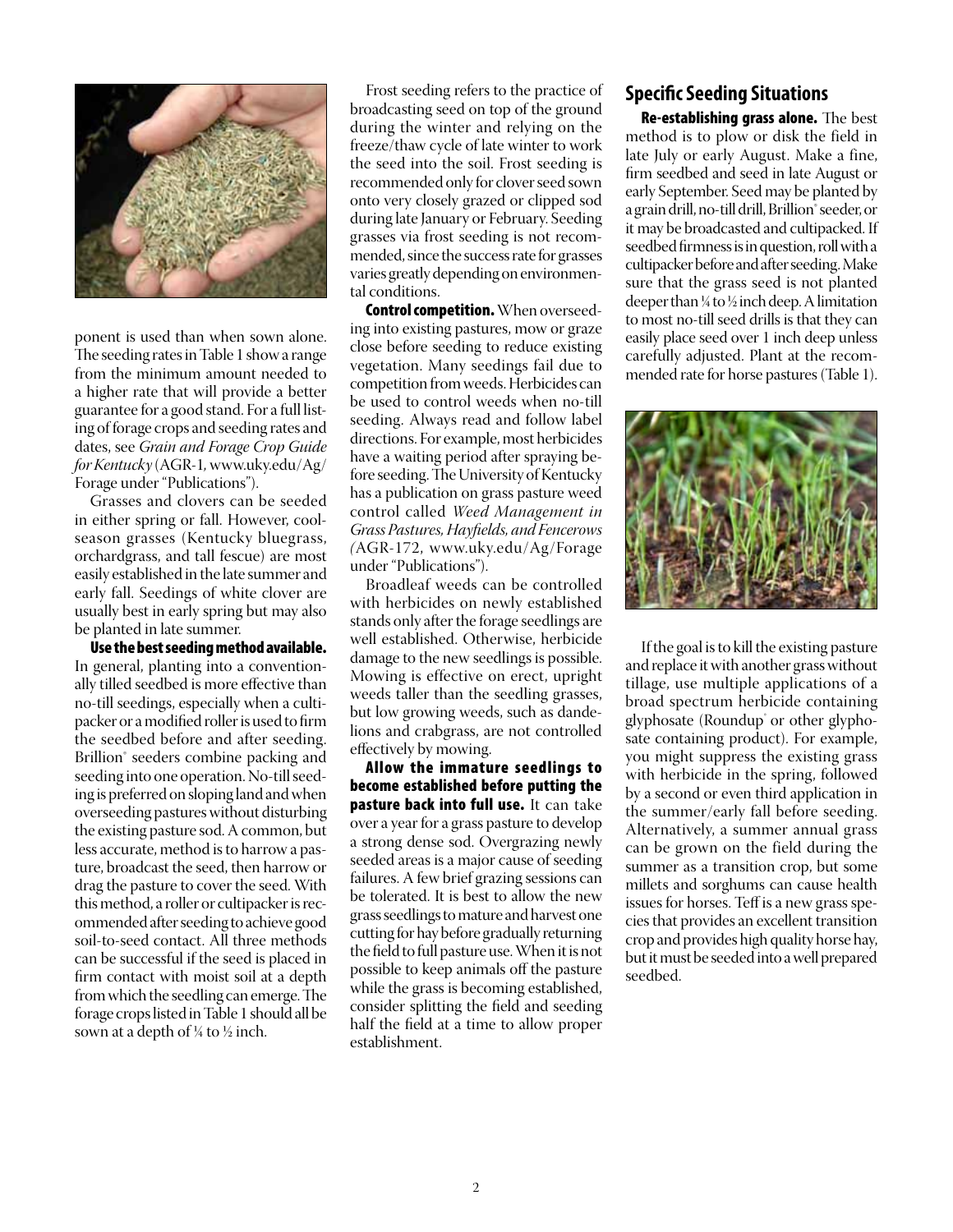It is often desirable to eliminate Kentucky 31 tall fescue in broodmare pastures. When the tall fescue infestation is less than 50 percent, an option is to selectively remove tall fescue with herbicides. Research at UK has shown good control from imazapic (sold as Panoramic˚ or Plateau® ) applied at 10 or 12 ounces/acre. Imazapic must be applied with methylated seed oil or a non-ionic surfactant; consult the Panoramic® or Plateau® label for specifics. Tall fescue was controlled at these rates when applied from May through October. Two consecutive annual applications did not harm Kentucky bluegrass. Weekly mowing of the pasture did not reduce tall fescue control from imazapic. Under very dry conditions, Panoramic<sup>®</sup> and Plateau<sup>®</sup> can persist in the soil and prevent germination and emergence of Kentucky bluegrass and orchardgrass. Consult the Panoramic® or Plateau® label for specific instructions for application, reseeding of desirable grasses, precautions, and restrictions.

Pastures with greater than 50 percent tall fescue should be killed with glyphosate and seeded to a desirable grass. The optimum time for this approach is to apply glyphosate in mid-July and seed desirable grasses in early September after a second application of glyphosate. It is important to have at least 4 to 6 weeks between the first glyphosate treatment and grass seeding to allow the killed grass to decay and not interfere with seedling emergence. **Do not let tall fescue go to seed in the year of re-establishment.**

Generally, avoid spring seedings of cool-season grasses. These plantings can be successful given adequate moisture and mild temperatures during the growing season, but the failure rate is greater than fall seedings. If seeding in the spring in Kentucky, plant early (early to mid-March) to increase the chance for success.

### **Good Grass Choices for Horse Pastures in Kentucky and Surrounding States**

Pasture grasses differ in their tolerance to close grazing and traffic. Kentucky bluegrass and bermudagrass form tight sods and are the most tolerant of close grazing and traffic. Orchardgrass is the least tolerant, and tall fescue is intermediate between orchardgrass and Kentucky bluegrass or bermudagrass. (Note that Kentucky bluegrass is best adapted for central, eastern, and northern Kentucky.)

#### Grass Species Options

- • Orchardgrass,endophyte-freeornovel endophyte tall fescue, or Kentucky bluegrass alone.
- Equal amounts of Kentucky bluegrass with either orchardgrass or endophtyefree or novel endophyte tall fescue.
- Equal amounts of orchardgrass and endophyte-free or novel endophyte tall fescue.
- Perennial ryegrass is a short-lived, coolseason grass that has exceptionally high seedling vigor and can be used for a two-year solution or to thicken up troublesome areas around the farm. Some of the newer varieties have survived for three years in Kentucky. Insist on endophyte-free forage-type perennial ryegrasses. The turf-type perennial ryegrasses are almost always highly infected with the endophyte, while forage types are not.
- Bermudagrass makes an excellent horse pasture due to its grazing tolerance, heat and drought tolerance, and ability to carry high stocking rates during the summer. Bermudagrass requires high levels of nitrogen and potassium to maintain productive stands. In Kentucky, it is essential to plant only varieties that have proven winter survival in our environment. For example, a new seeded variety "Wrangler" has shown superior winter survival in Kentucky compared to other varieties (see *Bermudagrass: A Summer Forage for Kentucky,* AGR-48,and *Lime and Nutrient Requirements,* AGR-1, www.uky.edu/Ag/Forage).
- Timothy, a superior hay plant, is not a good pasture plant when seeded alone.

#### Establishing grass-clover mixtures.

White clover is more competitive than grasses in the seedling stages because they emerge faster, have a taproot-type root system that penetrates the soil deeper and faster, and develop leaf area more quickly. When seeding a grassclover mixture, choose the seeding date, rate, and method that gives the maximum advantage to the species that is desired the most. Spring seedings favor clovers, while fall seedings favor grasses. If a good grass base is desired quickly, plant in the fall and consider reducing the amount of clover seed in the mix or seed the grass alone. More clover can be added by frost seeding in January and February or by using a no-till drill in March to early April.

Renovating with clovers. Adding white clover to existing grass pastures increases forage quality, adds nitrogen to the system, and is desirable in horse pastures. Begin by suppressing existing sod by grazing or very close mowing (mower height should be set as low as possible, e.g. 1–2 inches). White clover may be either broadcast in late winter (January and February) or drilled in early spring (March to early April). For broadcast seedings, make sure the sod is short enough for some seed to fall on bare ground. It may be necessary to drag or lightly disk the pasture to open up the sod and expose some bare soil. White clover is preferred over red clover for horse pastures due to its greater grazing tolerance. In addition, red clover can occasionally cause excessive salivation mid- to late summer, often called "the slobbers". This is caused by a mycotoxin called slaframine, a by-product of the fungus *Rhizoctonia leguminicola*, which can infect red clover. Fortunately, it is not harmful to horses when plenty of drinking water is available.

Renovating high-traffic areas. Improving or re-establishing grass cover in high-traffic areas around fences, gates, and barns is probably the most common pasture problem facing horse owners. On the assumption that it is not possible to keep horses off such areas until vegetative cover is attained, the question becomes how best to get vegetative cover as fast as possible and maintain it as long as possible.